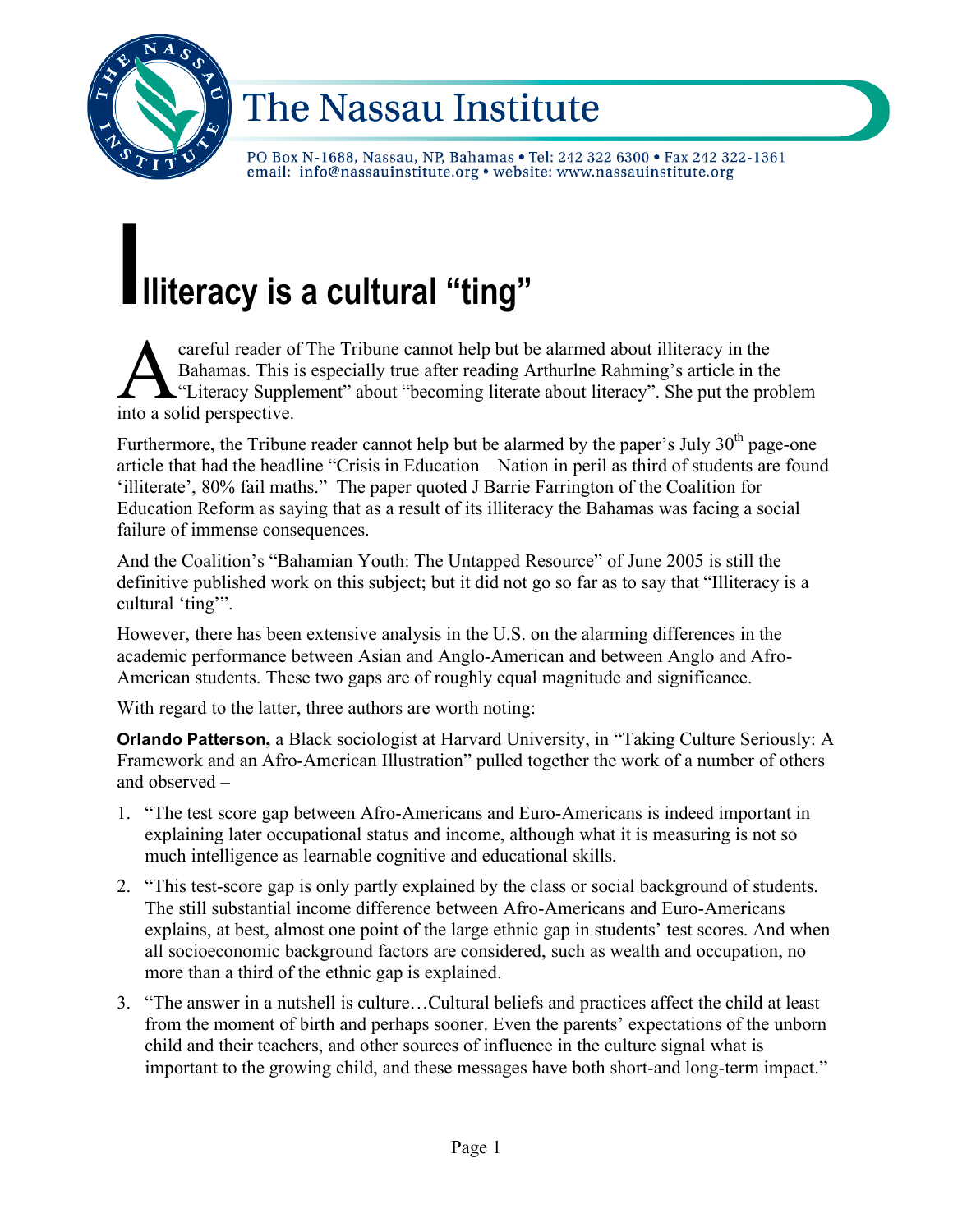**John U. Ogbu**, a black anthropologist from the University of California Berkeley, is best known for his study of Black American students in Shaker Heights, the upper-middle class suburb of Cleveland, Ohio. Shaker Heights had successfully prevented Black and Jewish residency until the 1960s when it became the "model of a voluntarily self-integrated community that discouraged 'White flight,' and promoted diversity…about one third of the community was African American."

"The school system was (and still is) one of the best in the nation." The community's pride in its excellence in education was reflected in its motto: "A community is known by the schools it keeps." However, the disparity in academic achievement was glaring; for instance, in one high school graduation class of 400 students evenly divided between Blacks and Whites, 156 of the Whites graduated with honors while 5 Blacks did so.

This was reported in a newspaper article in 1997 and that publicity caused the school board and community leaders to commission John Ogbu to do an eight-month ethnographical study.

Professor Ogbu observed and documented what he had seen elsewhere with Black students, namely, "disengagement from academic work, inability to focus on the task at hand, blaming teachers for their failure, and having low academic expectations of themselves."

He concentrated on "the beliefs and behaviors within the minority community" that caused the disengagement and the resulting poor record of academic achievement. These beliefs and behaviors included the "Norm of Minimum Effort" and excuses like "It's not cool to show you're smart", "I'm bored with uninteresting courses", "Motivate me if you want me to learn," etc.

**John H. McWhorter,** a young Black linguist at Berkeley, wrote *Losing the Race* while John Ogbu was doing the Shaker Heights study. McWhorter contends –

"Black America is currently caught in certain ideological holding patterns that are today much, much more serious barriers to black well-being than is white racism, and constitute nothing less than a continuous, self-sustaining act of self-sabotage." He then identifies the three major manifestations that create an "ideological sea of troubles".

- 1. The Cult of Victimology treats "victimhood not as a problem to be solved but as an identity to be nurtured… [It] encourages the black American from birth to fixate upon remnants of racism and resolutely downplay all signs of its demise. Black Americans too often teach one another to conceive of racism not as a scourge on the wane but as an eternal pathology changing only in form and visibility, and always on the verge of getting not better but worse."
- 2. Separatism "encourages Black Americans to conceive of black people as an unofficial sovereign entity, within which the rules other Americans are expected to follow are suspended out of a belief that our victimhood renders us morally exempt from them."
- 3. Anti-intellectualism is a tendency founded "in the roots of the culture of poverty and disenfranchisement" that "has now become a culture-internal infection nurtured by a distrust of the former oppressor." He demonstrates that it is the root cause of the notorious lag in black students' grades and test scores regardless of class or income level and not the unequal distribution of educational resources.